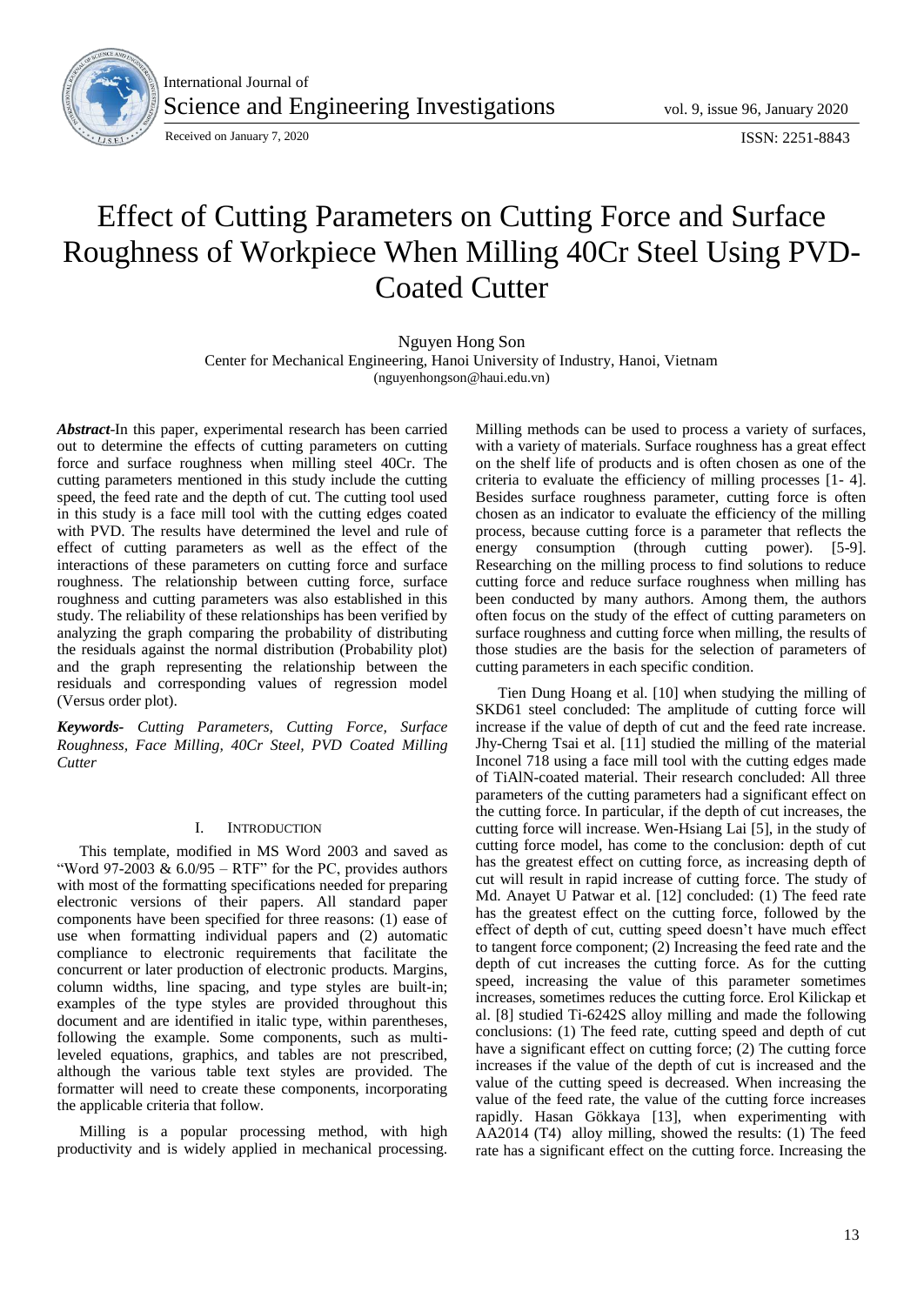feed rate increases the value of the cutting force; (2) Cutting speed has negligible effect on cutting force. When the cutting speed changes 2.5 times (from 200 m/min to 500 m/min), the cutting force changes very little. Pathak et al. [14] studied the process of milling two types of alloys, Al-1Fe-1V-1Si and Al-2Fe-1V-1Si, commented: (1) Cutting parameters have significant effect on cutting force when processing both materials; (2) When increasing the value of depth of cut and the feed rate, the cutting force increases, while increasing the value of cutting speed, the cutting force decreases.

Pham Thi Hoa et al. [15] when milling A6061 aluminum alloy with a face mill tool with the cutting edges made of hard alloy (symbol APMT1604PDTR TC300) made the following remarks: (1) When the cutting speed is changed in the range speed from 356 m/min to 659 m/min and cutting conditions remain the same, the surface roughness decreases; (2) The feed rate and depth of cut increase, the surface roughness increases. Erol Kilickap et al. [8] when studying Ti-6242S alloy milling concluded that: (1) All three cutting parameters have a significant effect on surface roughness;  $(2)$  If you increase the value of the feed rate and the depth of cut, the surface roughness increases. Conversely, surface roughness decreases if the value of the cutting speed is increased. Okokpujie Imhade et al. [9] tested milling 6061 aluminum alloy under the condition of Minimum Quantity Lubrication (MQL) by a hight speed steel tool and made the following comment: (1) The interaction between cutting speed and feed rate has a great effect on the surface roughness; (2) The cutting speed affects surface roughness more than the feed rate. The study of Mohammed T. Hayajneh et al. [2] concluded: (1) The feed rate has the greatest effect on surface roughness, followed by the effect of cutting speed, depth of cut has the smaller effect surface roughness than that of feed rate and cutting speed; (2) The interaction between the feed rate and depth of cut has the strongest effect on surface roughness, followed by the effect of the interaction between cutting speed and feed rate, the interaction between cutting speed and depth of cut do not significantly affect surface roughness. Huu-That Nguyen et al. [16] studied the effect of cutting mode and the hardness of machining material (H) on surface roughness when milling SKD61 steel, they made the following remarks: All three cutting parameters including cutting speed, feed rate, cutting depth and the hardness machining material have a significant effect on surface roughness. The effect of cutting speed and the feed rate on surface roughness when milling AISI 316L SS has been empirically studied by Muhammmad Yasir et al. [17], the cutting tools they used in this study was a face mill with the cutting edges coated by WC layer. From the experimental results, they concluded: (1) Both the feed rate and the cutting speed have a significant effect on surface roughness. In particular, the effect of feed rate to surface roughness is greater than that of the cutting speed; (2) The effect of feed rate and cutting depth on surface roughness is quite complicated, when increasing the value of these two parameters, sometimes increases, sometimes decreases the value of surface roughness. Dražen Bajić et al. [3] conducted an experiment of 42CrMo4 steel milling with TiN-coated cutting tools, then they made the following remarks: (1) the cutting speed has a very little effect on surface roughness. (2) For the feed rate, when machining

with a fixed cutting depth, the effect of the feed rate on surface roughness is greater than when machining with a variable cutting depth. Tien Dung Hoang et al. [10], when studying SKD61 steel milling, concluded that the feed rate is the parameter that has the most effect on surface roughness. When reducing the feed rate, increase the cutting speed from 0 to 130 mm/min, increase the depth of cut from 0 to 0.3mm, the surface roughness decreases. Nguyen Thanh Binh et al. [18] studied SKD11 steel milling, they made the comment: when increasing the feed rate and depth of cut, the surface roughness increases, but the effect of depth of cut on surface roughness is smaller than the effect of feed rate and cutting speed. Pathak et al. [14] studied the milling of two alloys, Al-1Fe-1V-1Si and Al-2Fe-1V-1Si, from which they made the comment: (1) all three parameters of the cutting parameters has almost negligible effect on surface roughness when milling alloy 1Fe-1V-1Si; (2) When milling Al-2Fe-1V-1Si alloys, the cutting parameters have a significant effect on Rz value. But for Ra value, the cutting parameters have a negligible effect. Hasan Gökkaya [13] when experimenting with AA2014 (T4) alloy milling has received results: (1) feed rate has a significant effect on surface roughness, while cutting speed has a negligible effect on surface roughness; (2) Increasing the value of feed rate will increases the value of surface roughness, while the effect of cutting speed to surface roughness is quite complicated, when increasing the value of cutting speed, the value of surface roughness sometimes increases, sometimes reduces. The experimental milling process of AISI 304 steel was done by Luis Wilfredo Hernández-González et al. [19], they came to the following conclusion: both the cutting speed and feed rate have a great effect on surface roughness. Between them, the cutting speed has a greater effect on the surface roughness more than the feed rate.

The comprehensive studies mentioned above have shown that, although there have been many studies on the effect of cutting parameters on cutting force and surface roughness when milling are published, in each specific processing condition, the level and rule of effect of cutting parameters on cutting force and surface roughness are different. Thus, in order to apply research results into production, it is necessary to conduct experimental research with each specific processing conditions of machining materials and cutting tools. In this paper, a research will be conducted to determine the effect of cutting parameters on cutting force and surface roughness when milling 40Cr steel using a PVD-coated cutter.

## II. MILLING EXPERIMENT

## *A. Workpiece Material*

The experimental material is 40Cr steel, with the chemical composition shown in Table I. This is a steel commonly used in mechanical engineering, with good machining prices, often used to make parts of static load, sometimes also for manufacturing impact-resistant components in the process of work, the parts with abrasion-resistant surfaces, such as shaft types, gears.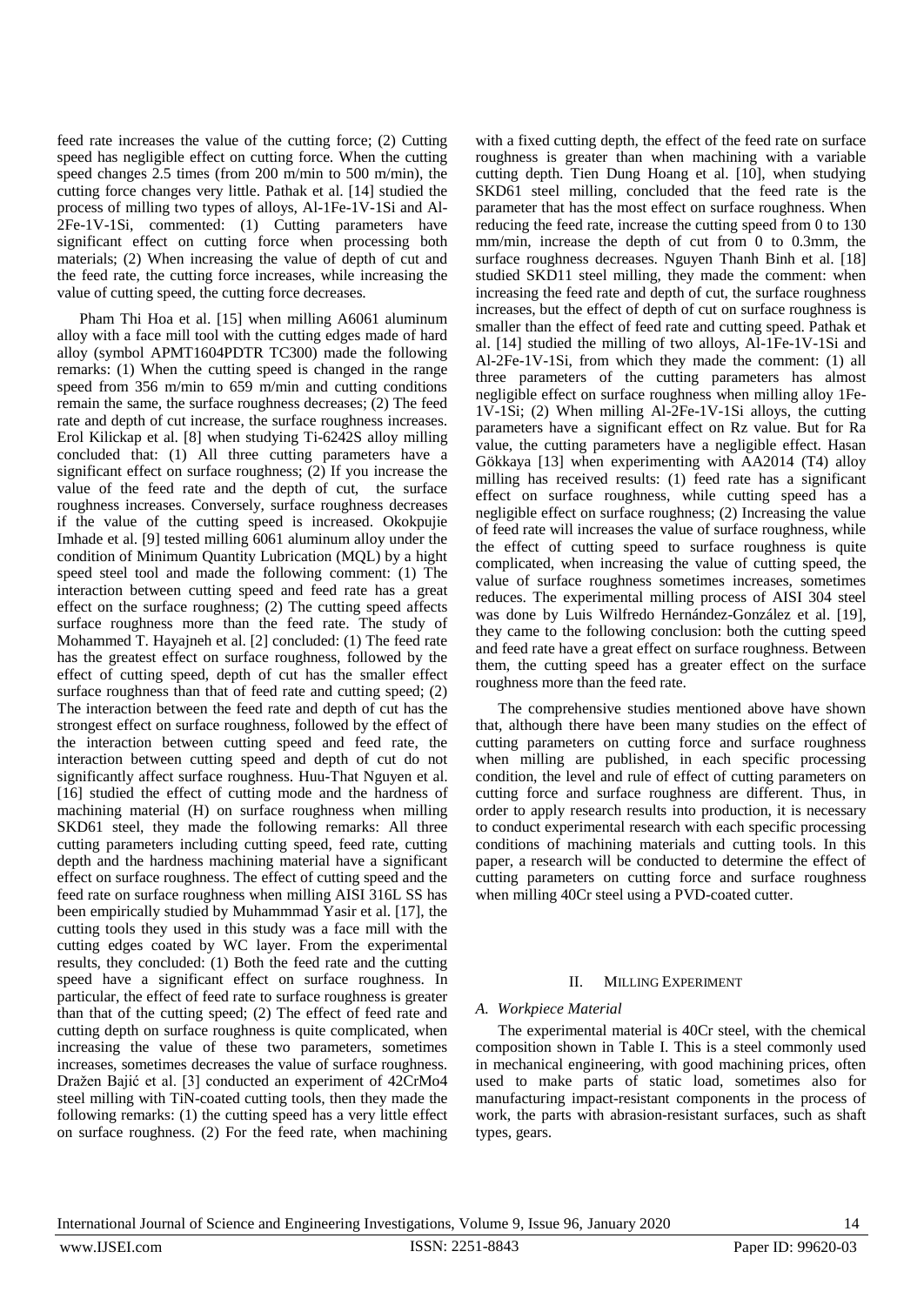TABLE I. CHEMICAL COMPOSITES OF 40CR STEEL

| Components |     | $\sim$<br>ມ | Mn               |       | ມ                | ີ    |
|------------|-----|-------------|------------------|-------|------------------|------|
| %          | 0.4 | V.4         | $\sim$<br>v. 1 J | ∪.∪∠J | $\Omega$<br>U.UZ | 1.0. |

# *B. Milling Machine And Tool*

In Figure 1 is an experiment machine with the symbol DOOSAN DNM 400 (Korea). The cutting tool used in this study is a face cutter with 4 cutting pieces coated with PVD (Figure 2).



Figure 1. Milling machine



Figure 2. Milling tool

# *C. Experimental Design*

Central composite design matrix is used to design experiments in this study with three cutting parameters including the cutting speed, feed rate and depth of cut. Central composite design is a design formed by a combination of 2k design (k is the number of input parameters), 2\*k axial test points and a number of experimental points at the center [20]. The values of the cutting parameters at the coding levels are shown in Table II. Experimental matrix is shown in Table III.

TABLE II. INPUT PARAMETERS

|                         | Symbol | Value at leves |        |                |        |         |  |  |
|-------------------------|--------|----------------|--------|----------------|--------|---------|--|--|
| Cutting parameter       |        | $-1.68$        | -1     | $\Omega$       |        | $-1.68$ |  |  |
| Cuiting speed $(m/min)$ | v      | 120            | 146.35 | 185            | 223.65 | 250     |  |  |
| Feed rate (mm/tooth)    |        | 0.08           | 0.1    | 0.13           | 0.16   | 0.18    |  |  |
| Depth of cut (mm)       |        | 0.2            | 0.281  | 0 <sub>4</sub> | 0.519  | 0.6     |  |  |

TABLE III. EXPERIMENT MATRIX AND RESULTS No.  $\text{Code}$  Real  $\begin{bmatrix} I(A) \ R(H) \end{bmatrix}$   $\begin{bmatrix} Ncut \\ (KW) \end{bmatrix}$   $\begin{bmatrix} Re \\ (N) \end{bmatrix}$   $\begin{bmatrix} Ra \\ (M) \end{bmatrix}$  No.  $\begin{bmatrix} Code \ Red \end{bmatrix}$   $\begin{bmatrix} I(A) \ R(W) \end{bmatrix}$ (KW) (N) f,

| No.            | Code           | Real             | I(A)             | (KW)        | (N)                | $(\mu m)$ | No.  | Code | Real  | I(A)   | (KW) |
|----------------|----------------|------------------|------------------|-------------|--------------------|-----------|------|------|-------|--------|------|
|                | $\mathbf{V}$   | f                | t                | v,<br>m/min | f.<br>mm/<br>tooth | t<br>mm   | Bef. | In   |       |        |      |
| $\mathbf{1}$   | $-1$           | $-1$             | $-1$             | 146.35      | 0.10               | 0.281     | 95   | 119  | 9.12  | 62.32  | 0.26 |
| $\overline{c}$ | 1              | $-1$             | $-1$             | 223.65      | 0.10               | 0.281     | 96   | 103  | 2.66  | 11.89  | 0.47 |
| 3              | $-1$           | $\mathbf{1}$     | $-1$             | 146.35      | 0.16               | 0.281     | 105  | 112  | 2.66  | 18.18  | 0.78 |
| $\overline{4}$ | $\mathbf{1}$   | $\mathbf{1}$     | $-1$             | 223.65      | 0.16               | 0.281     | 92   | 111  | 7.22  | 32.28  | 0.86 |
| 5              | $-1$           | $-1$             | $\mathbf{1}$     | 146.35      | 0.10               | 0.519     | 92   | 138  | 17.48 | 119.44 | 0.65 |
| 6              | $\mathbf{1}$   | -1               | $\mathbf{1}$     | 223.65      | 0.10               | 0.519     | 92   | 110  | 6.84  | 30.58  | 0.40 |
| $\overline{7}$ | $-1$           | $\mathbf{1}$     | $\mathbf{1}$     | 146.35      | 0.16               | 0.519     | 92   | 100  | 3.04  | 20.77  | 0.27 |
| 8              | $\mathbf{1}$   | $\mathbf{1}$     | $\mathbf{1}$     | 223.65      | 0.16               | 0.519     | 90   | 102  | 4.56  | 20.39  | 0.15 |
| 9              | $-1.68$        | $\overline{0}$   | $\mathbf{0}$     | 120         | 0.13               | 0.4       | 91   | 99   | 3.04  | 25.33  | 0.16 |
| 10             | 1.68           | $\overline{0}$   | $\mathbf{0}$     | 250         | 0.13               | 0.4       | 91   | 110  | 7.22  | 28.88  | 0.26 |
| 11             | $\mathbf{0}$   | $-1.68$          | $\Omega$         | 185         | 0.08               | 0.4       | 91   | 103  | 4.56  | 24.65  | 0.18 |
| 12             | $\overline{0}$ | 1.68             | $\overline{0}$   | 185         | 0.18               | 0.4       | 90   | 108  | 6.84  | 36.97  | 1.48 |
| 13             | $\mathbf{0}$   | $\overline{0}$   | $-1.68$          | 185         | 0.13               | 0.2       | 90   | 110  | 7.6   | 41.08  | 0.99 |
| 14             | $\mathbf{0}$   | $\overline{0}$   | 1.68             | 185         | 0.13               | 0.6       | 89   | 101  | 4.56  | 24.65  | 0.13 |
| 15             | $\overline{0}$ | $\overline{0}$   | $\mathbf{0}$     | 185         | 0.13               | 0.4       | 91   | 100  | 3.42  | 18.49  | 0.29 |
| 16             | $\overline{0}$ | $\overline{0}$   | $\overline{0}$   | 185         | 0.13               | 0.4       | 90   | 102  | 4.56  | 24.65  | 0.26 |
| 17             | $\overline{0}$ | $\overline{0}$   | $\mathbf{0}$     | 185         | 0.13               | 0.4       | 90   | 102  | 4.56  | 24.65  | 0.37 |
| 18             | $\overline{0}$ | $\mathbf{0}$     | $\overline{0}$   | 185         | 0.13               | 0.4       | 90   | 105  | 5.7   | 30.81  | 0.34 |
| 19             | $\mathbf{0}$   | $\overline{0}$   | $\overline{0}$   | 185         | 0.13               | 0.4       | 90   | 109  | 7.22  | 39.03  | 0.57 |
| 20             | $\mathbf{0}$   | $\boldsymbol{0}$ | $\boldsymbol{0}$ | 185         | 0.13               | 0.4       | 90   | 112  | 8.36  | 45.19  | 0.41 |

#### *D. Instrumentation*

Surface roughness was measured by surface roughness tester SJ201 (Mitutoyo - Japan). For each component, measurements were made at least three times. The roughness value at each test is the average of successive measurements.

Using an electric current meter to measure the current before and during the cut at each test. From that, determining the cutting power (Ncut) and cutting force (Pc) by the following two formulas:

$$
N_{cut} = U^*I \tag{1}
$$

$$
P_C = N_{\text{cut}} / v \tag{2}
$$

Cutting force values and surface roughness are summarized in the table III.

#### III. RESULT ANALYSIS AND DISCUSSION

Conducting analysis of experimental results in table III. ANOVA analysis results for  $P_C$  and Ra are presented in tables IV and V, respectively.

From the results in Table IV shows:

The cutting speed has the greatest influence on the cutting force, followed by the influence of feed rate, the depth of cut has the least influence on the cutting force.

As the cutting speed and feed rate increases, the cutting force decreases. Meanwhile, the value of cutting force will increase if the value of depth of cut increases.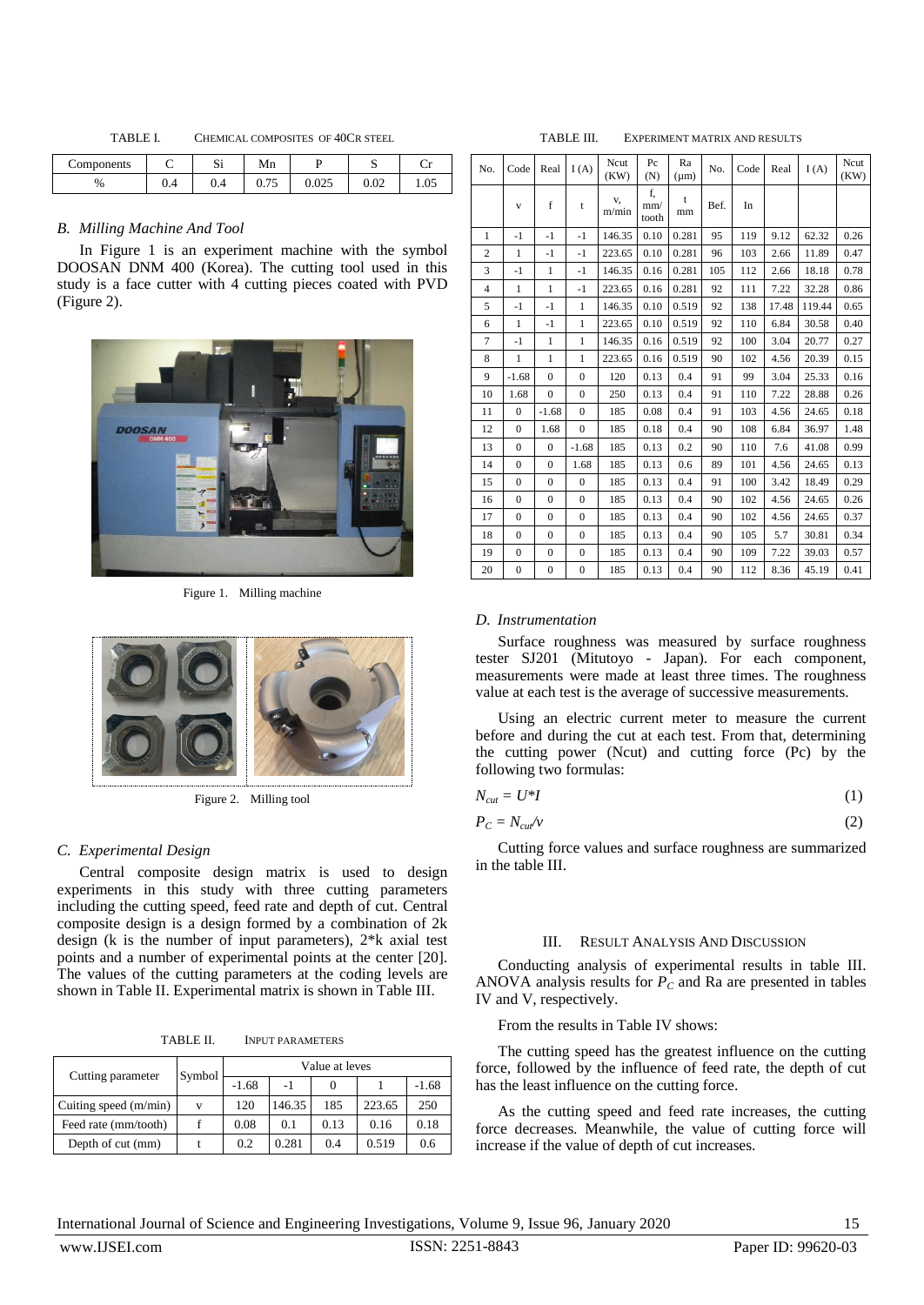| TABLE IV. | <b>ANOVA ANANYSIS FOR PC</b> |  |
|-----------|------------------------------|--|
|           |                              |  |

| <b>ANOVA</b> |            |                       |           |         |            |           |             |                    |  |  |
|--------------|------------|-----------------------|-----------|---------|------------|-----------|-------------|--------------------|--|--|
|              | df         | <b>SS</b>             | <b>MS</b> | F       | Sig. F     |           |             |                    |  |  |
| Reg.         | 9          | 6420.68               | 713.41    | 1.925   | 0.1610     |           |             |                    |  |  |
| Res.         | 10         | 3706.65               | 370.67    |         |            |           |             |                    |  |  |
| Total        | 19         | 10127.3               |           |         |            |           |             |                    |  |  |
|              | Coef.      | <b>Standard Error</b> | t Stat    | P-value | Lower 95%  | Upper 95% | Lower 95.0% | <b>Upper 95.0%</b> |  |  |
| Inte.        | 30.1615    | 7.8516                | 3.8414    | 0.0033  | 12.6671    | 47.6560   | 12.6671     | 47.6560            |  |  |
| V            | $-8.7657$  | 5.2120                | $-1.682$  | 0.1235  | $-20.3788$ | 2.8475    | $-20.379$   | 2.8475             |  |  |
| $\mathbf f$  | $-8.2018$  | 5.2120                | $-1.574$  | 0.1466  | $-19.8150$ | 3.4113    | $-19.815$   | 3.4113             |  |  |
|              | 2.8515     | 5.2120                | 0.5471    | 0.5963  | $-8.7617$  | 14.4646   | $-8.7617$   | 14.4646            |  |  |
| $v * v$      | 0.7632     | 5.0796                | 0.1502    | 0.8836  | $-10.5549$ | 12.0813   | $-10.555$   | 12.0813            |  |  |
| $f*f$        | 2.0759     | 5.0796                | 0.4087    | 0.6914  | $-9.2422$  | 13.3940   | $-9.2422$   | 13.3940            |  |  |
| t*t          | 2.8040     | 5.0796                | 0.5520    | 0.5931  | $-8.5141$  | 14.1221   | $-8.5141$   | 14.1221            |  |  |
| $v*f$        | 19.1263    | 6.8068                | 2.8099    | 0.0185  | 3.9597     | 34.2928   | 3.9597      | 34.2928            |  |  |
| $v*t$        | $-6.6138$  | 6.8068                | $-0.972$  | 0.3541  | $-21.7803$ | 8.5528    | $-21.780$   | 8.5528             |  |  |
| $f*t$        | $-10.6388$ | 6.8068                | $-1.563$  | 0.1491  | $-25.8053$ | 4.5278    | $-25.805$   | 4.5278             |  |  |

TABLE V. ANOVA ANANYSIS FOR RA

| <b>ANOVA</b> |           |                       |           |         |           |           |             |                    |  |  |
|--------------|-----------|-----------------------|-----------|---------|-----------|-----------|-------------|--------------------|--|--|
|              | df        | <b>SS</b>             | <b>MS</b> | F       | Sig. F    |           |             |                    |  |  |
| Reg.         | 9         | 1.6462                | 0.1829    | 3.2379  | 0.0406    |           |             |                    |  |  |
| Res.         | 10        | 0.5649                | 0.0565    |         |           |           |             |                    |  |  |
| Total        | 19        | 2.2111                |           |         |           |           |             |                    |  |  |
|              | Coef.     | <b>Standard Error</b> | t Stat    | P-value | Lower95%  | Upper 95% | Lower 95.0% | <b>Upper 95.0%</b> |  |  |
| Inte.        | 0.3753    | 0.0969                | 3.8715    | 0.0031  | 0.1593    | 0.5912    | 0.1593      | 0.5912             |  |  |
| V            | 0.0055    | 0.0643                | 0.0858    | 0.9333  | $-0.1378$ | 0.1489    | $-0.1378$   | 0.1489             |  |  |
| f            | 0.1802    | 0.0643                | 2.8013    | 0.0188  | 0.0369    | 0.3236    | 0.0369      | 0.3236             |  |  |
|              | $-0.1725$ | 0.0643                | $-2.6810$ | 0.0231  | $-0.3159$ | $-0.0291$ | $-0.3159$   | $-0.0291$          |  |  |
| $V^*V$       | $-0.0711$ | 0.0627                | $-1.1346$ | 0.2830  | $-0.2109$ | 0.0686    | $-0.2109$   | 0.0686             |  |  |
| $f*f$        | 0.1475    | 0.0627                | 2.3523    | 0.0405  | 0.0078    | 0.2872    | 0.0078      | 0.2872             |  |  |
| t*t          | 0.0524    | 0.0627                | 0.8352    | 0.4231  | $-0.0873$ | 0.1921    | $-0.0873$   | 0.1921             |  |  |
| $v*f$        | $-0.0012$ | 0.0840                | $-0.0138$ | 0.9893  | $-0.1884$ | 0.1861    | $-0.1884$   | 0.1861             |  |  |
| v*t          | $-0.0820$ | 0.0840                | $-0.9762$ | 0.3520  | $-0.2693$ | 0.1052    | $-0.2693$   | 0.1052             |  |  |
| $f*t$        | $-0.1915$ | 0.0840                | $-2.2786$ | 0.0459  | $-0.3787$ | $-0.0042$ | $-0.3787$   | $-0.0042$          |  |  |



Figure 3. Normal Probability and Versus order plot for Pc. a) Normal Probability plot, b) Versus order plot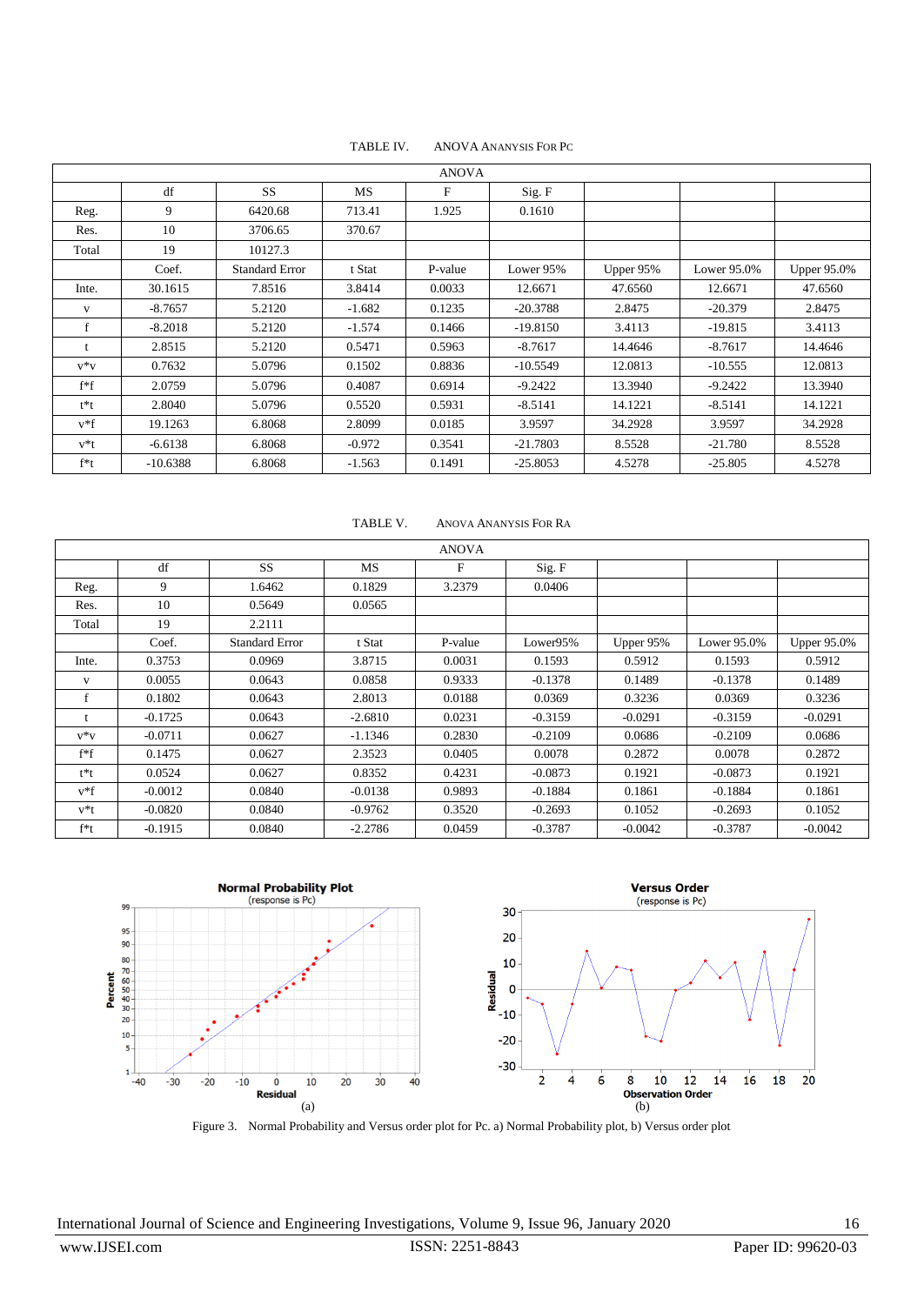The interaction between the cutting speed and the feed rate has an effect on the cutting force greater than the influence of the interaction between the feed rate and the depth of cut. The interaction between cutting velocity and depth of cut has the least influence on cutting force.

Also from Table IV, the relationship between cutting force and cutting parameters is shown as in equation (3). This equation is the basis for determining the value of the cutting parameters to ensure that the machining force will reach the minimum value. Regarding the reliability of this relationship, we can observe the graph the Normal Probability (displayed in points) compared with the standard distribution (displayed by the straight line) and Versus order plot - the graph shows the relationship between the balances and the corresponding value of versus order as shown in Figure 3.

$$
P_C = 30.162 - 8.766 *v - 8.202 * f + 2.8515 * t + 0.763 * v^2 + 2.076 * f^2
$$
  
+2.804 \* f<sup>2</sup>+19.1263 \* v \* f-6.614 \* v \*t-10.639 \* f \*t (3)

Observing Figure 3a shows that the distributions are very close to the normal distribution, while Figure 3b shows the random distribution points, without any rules, proving that the data on cutting force in Table III is not affected by any other control element than the cutting parameters. This confirms the relationship between cutting force and cutting parameters very reliably.

## Observing Table V shows:

The feed rate has the greatest impact on surface roughness, followed by the extent to which the depth of cut is affected, and the cutting speed has a negligible effect on surface roughness. Increasing the feed rate will increase the surface roughness. Meanwhile, the surface roughness will decrease if the depth of cut increases.

Only the interaction between the feed rate and the depth of cut has a significant effect on surface roughness. The interaction between the cutting speed and the feed rate, the interaction between the cutting speed and the depth of cut have a negligible effect on surface roughness.

For surface roughness, the graph compares the Normal Probability compared to the normal distribution and the graph shows the relationship between the balances and the corresponding value of the Versus order is shown in Figure 4.

The observation of Figure 4a also shows that the distribution is very close to the normal distribution, while in Figure 4b shows the random distribution points, there is no rule that proves the data on surface roughness in Table IV does not affected by the control elements have any rules other than cutting mode parameters. Therefore, the relationship between surface roughness and cutting mode parameters presented in formula (4) is very high reliability. This relationship is the basis for the choice of the value of the cutting parameters to satisfy the specific requirements of surface roughness.



Figure 4. Normal Probability and versus order plot for Ra. a) Normal Probability plot, b) Versus order plot

$$
R_a=0.3753+0.0055* v+0.1802* f-0.1725* t-0.0711* v^2
$$
  
+0.148\* f<sup>2</sup>+0.0524\* f<sup>2</sup>-0.0012\* v\* f-0.082\* v\* t-0.192\* f\* t (4)

#### IV. CONCLUSIONS

Twenty experiments were carried out in a matrix of Central composite to investigate the effect of cutting speed, feed rate and depth of cut on the cutting force and surface roughness when milling 40Cr steel with a PVD coated milling cutter. The results are summarized as follows:

The cutting speed has the greatest influence on the cutting force, followed by the influence of the feed rate, the depth of cut has the least influence on the cutting force. As the cutting speed increases and the feed rate, the cutting force decreases. Meanwhile, the value of cutting force will increase if the value of depth of cut increases.